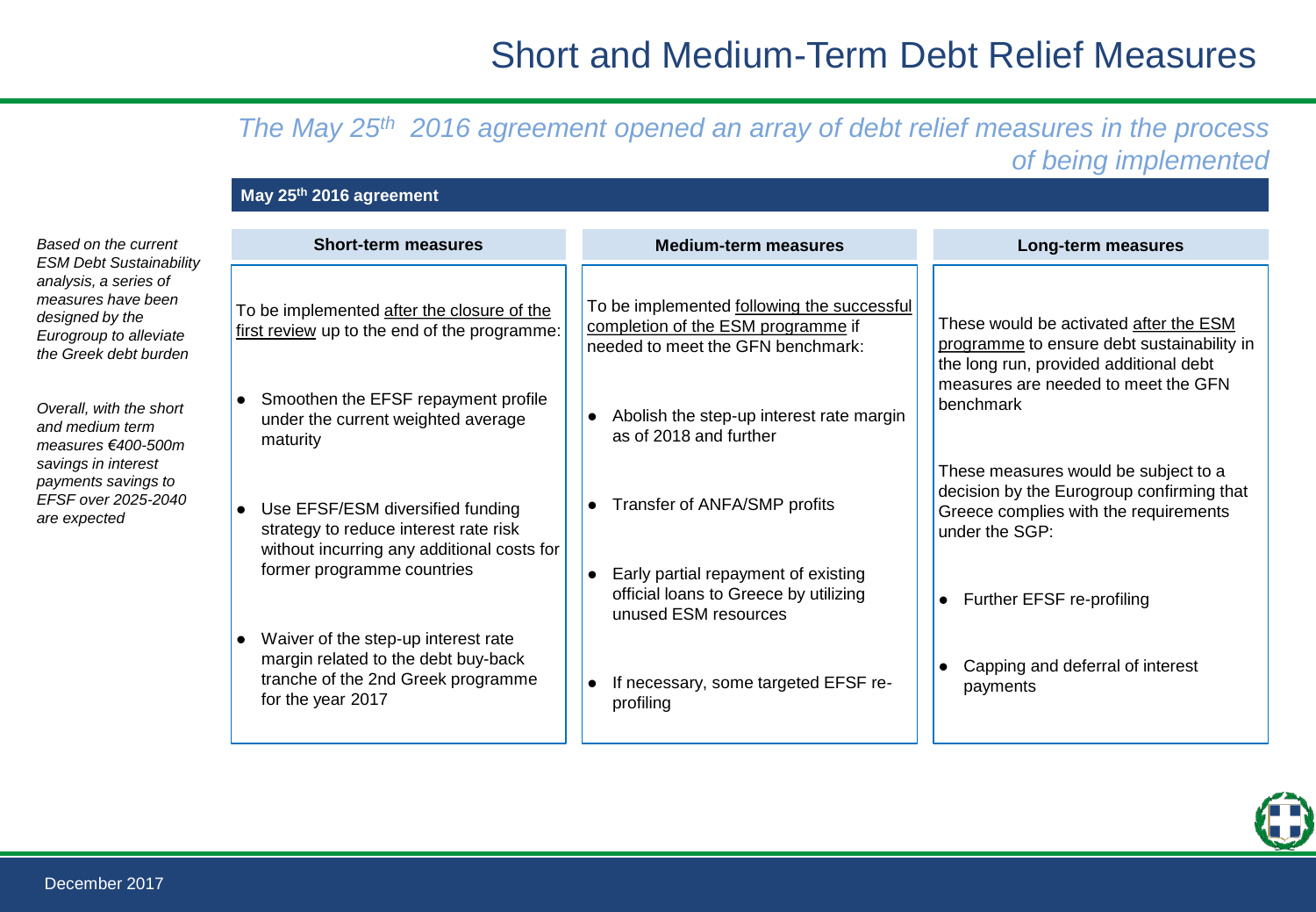# Overview of Greek debt sustainability

**Gross financing needs (% of GDP)<sup>1</sup> <b>Debt ratio (% of GDP)**<sup>1</sup> *All scenarios underline*  30% 200% *(i) a downward sloping*  **178.5%**  *debt to GDP ratio and*  180% 24.0% *remaining below 20%,*  25% 160% *which constitutes the*  22.2% *key threshold of sustainability for Greece*  140% 19.3% **130.4%**  20% *The November 2017*  **114.1% 18.6% 19.7%**  120% *PSI bond exchange*  15.5% *significantly improved*  **112.0%**  *the debt liquidity and the*  15% 100% **16.4%**  12.1% *perspectives, which will*  10.3% 80% *enable the refinancing of*  10% *the refinancing peaks*  **13.0% 11.9%**  60% **9.3%**  40% 5% 20% - Prope P 2018 r **A** 22<sup>4</sup> , 20,0 , 2032 206 2018 ಸ್ಮೊ  $\sqrt{2^{6}}$ **100** 2096 , 030  $\mathcal{S}^{\mathcal{S}^{\mu}}$  $\sim 3^{3}$ ್ನೊಂ 2030 Base case — European scenario — Downside case Base case — European scenario — Downside case

#### **Note**

1 Primary balance hypotheses are as follows. Base case: 5 years at 3.5%, trend at 1.9% as of 2027. European scenario: 6 years at 3.5%, trend at 1.5% as of 2033 . Downside case: 1 year at 3.5%, trend at 1.5% as of 2028.



*(ii) GFN peaks* 

*refinancing*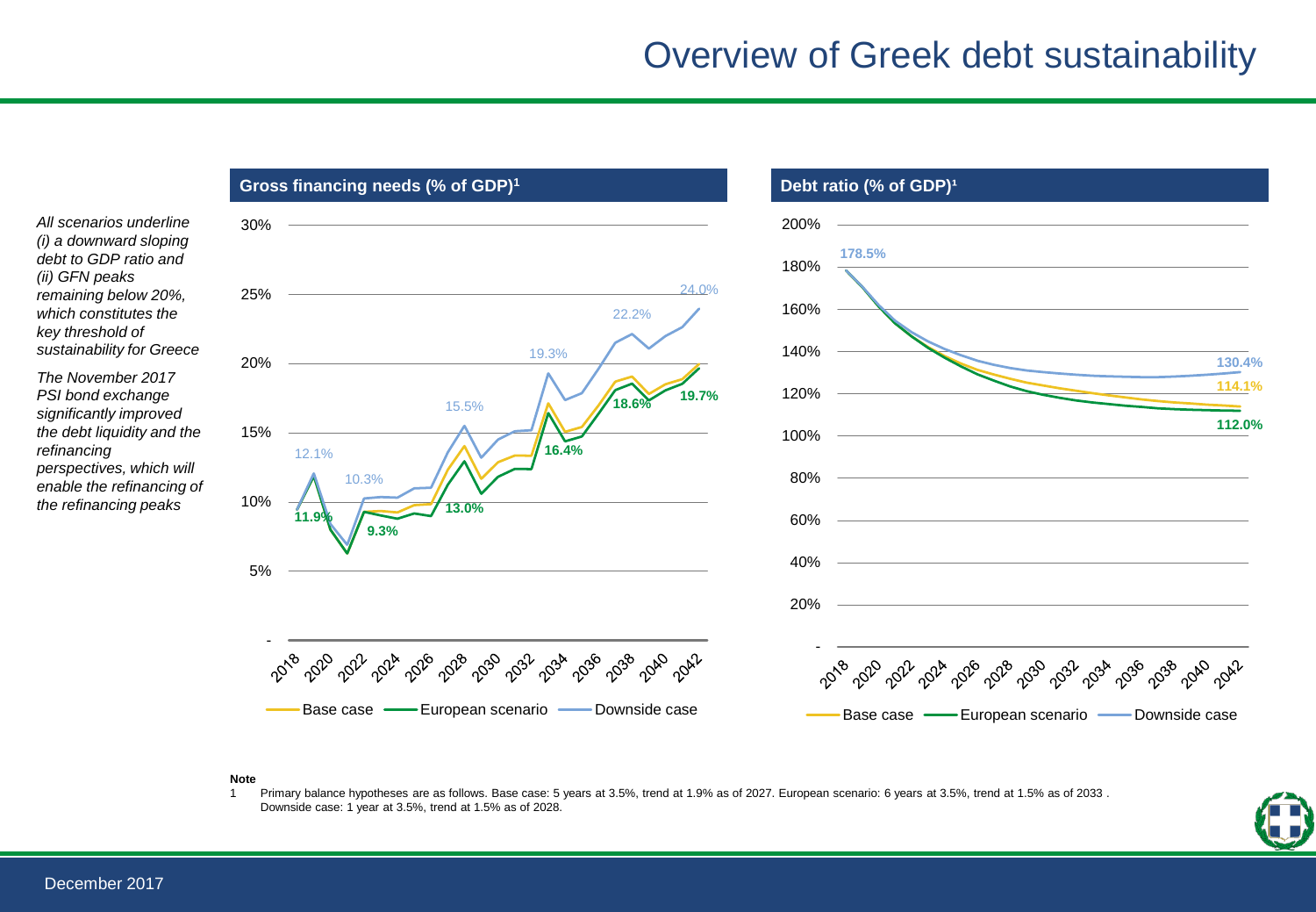### *Short-term debt measures implemented from January 2017 after approval by ESM's board*

### **Three short term measures implemented significantly decreasing GFN in the MT**

- The smoothening applies to €85.1bn of Greek government liabilities corresponding to the Master Financial Assistance Facility loans within the EFSF envelope
- The smoothening exercise extended the weighted average maturity of MFFA loans from 28.2 years in 2016 to 32.4 years in 2017
- The smoothening pushed peak maturities from the 2030s and 2040s into a 14-year time frame expanding from 2043 to 2056

#### **Waiver of step-up interest rate margin**

- The waiver of a 200bps step-up interest rate margin for a €11.3bn tranche of the EFSF programme in 2017
- The waiver of the step-up margins was provided for 2017 only (savings of €226m) with permanent suppression in medium-term measures

#### **Smoothening of EFSF repayment profile EFSF / ESM specific funding strategy**

- The EFSF/ESM diversified funding strategy reduces the interest rate risk facing Greece in the long-term, through three elements:
- Exchange of Floating Rate notes extended to Greece as part of the recapitalization of the country's banking sector and held by Greek banks into fixed rate instruments, stabilizing the cost of funding and reducing interest rate risk
- Interest rate swaps, engaging the ESM into fixed-for variable interest rate swaps and transferring the costs and benefits to Greece
- Matched funding strategy, matching the future disbursements of the Third Economic Programme by the ESM to Greece with fixed rate long term issuances up to 30 years